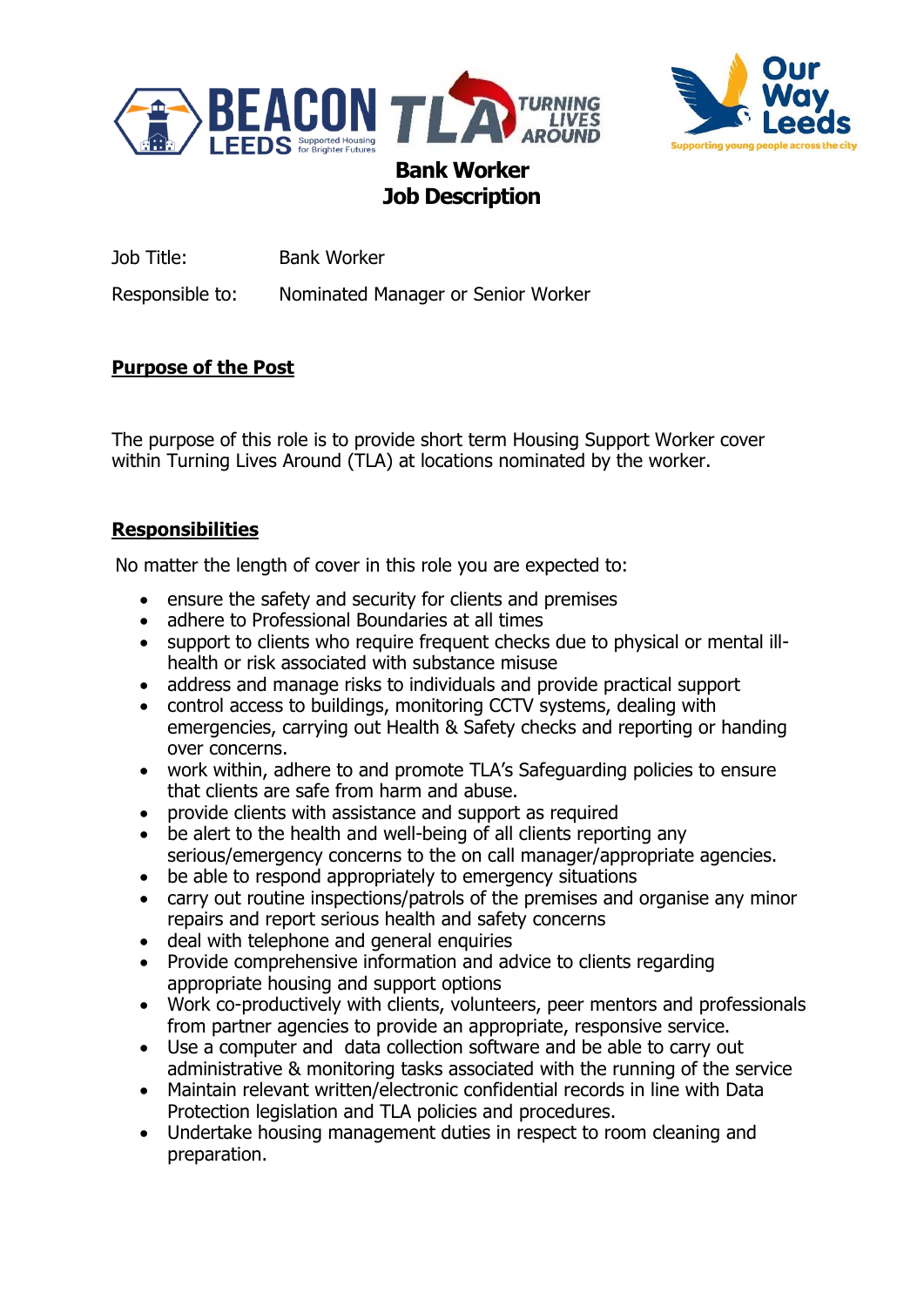



- Address and report issues of anti-social behavior appropriately and inform line managers.
- Report repairs and maintenance needs in line with TLA procedures
- Work at all times as part of a team, this includes working with other colleague, attending team and colleague meetings and developing a team work approach to all aspects of the organisation's work.
- Be inducted, supervised, performance managed and appraised in line with the organisation's performance management policies and procedures
- Meet individual performance standards as required against TLA performance and contracted funding requirements.
- Demonstrate a commitment to client participation in line with TLA policies and procedures.

If you are covering a role for a longer period of time we will also expect you to:

- support clients to achieve their individual goals by undertaking comprehensive risk and needs assessments based on their complex needs in order to develop tailor made support plans in line with the TLA remit on obtaining relevant benefits and assisting people to move into their own individual secure accommodation.
- Undertake a key worker/co-key worker role.
- Develop and maintain liaison with referral and support agencies in order to ensure a multi-disciplinary approach to clients' needs
- Implement the admissions policies of the service, including issuing and monitoring Occupancy/License Agreements.
- Collect any rent and charges that are due from clients and to maintain accurate records of these in line with TLA policies and procedures.
- Supervise the work of volunteers, students or work placements on a daily basis including supporting them to carry out support work tasks
- Be responsible for own personal learning and development where appropriate and undertake training, both mandatory and optional, to increase knowledge, skills and awareness
- Promote client empowerment and peer mentoring
- Promote and work within financial policies and procedures with clients regarding personal charge collection and arrears control
- Represent the service positively and professionally at organisational and external meetings
- Depending on the scheme policy and procedure you may be asked to oversee administration of client medication
- If at Carr Beck, you will administer alcohol in line with client Alcohol Contracts.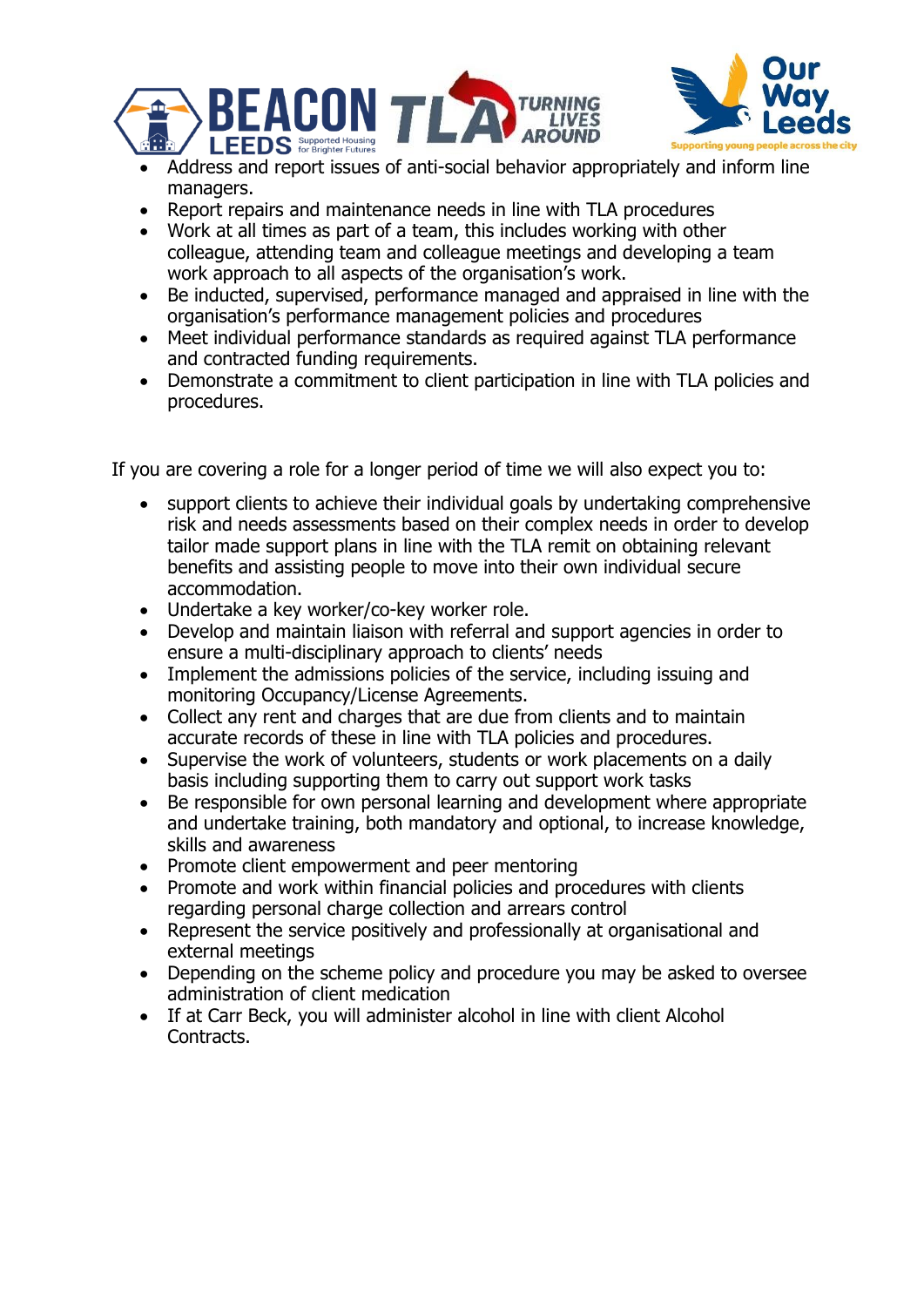



## **Experience, Skills & Abilities**

#### **Essential**

- A minimum of one years' experience of working with vulnerable people in either a paid or voluntary capacity
- Has experience of or can demonstrate outstanding commitment and enthusiasm for working with young people from complex backgrounds who have experienced growing up in care
- Worked in an environment where confidentiality is applied at a sensitive level
- Provides a respectful and supportive attitude to service users.
- Can demonstrate a commitment to own professional development.
- The ability to communicate clearly, both verbally and in writing, with young people, colleagues and external agencies
- Builds trust and has respect for others through restorative working
- The ability to support young people who in addition to having a housing support need have other support needs.
- The ability to support young people to identify need and risk and plan for positive goals and outcomes.
- To be able to respond appropriately to instances of challenging behaviour.
- Show respect in the work place and have a commitment to Equality and Diversity
- Be non-judgemental and be able to challenge discrimination.
- Develop young people's independent living skills and provide practical support to young people
- Ability to follow instructions, work independently, to plan, organise and implement work effectively in a constructive manner.
- Ability to maintain timely and accurate records as per requirements of the service contract
- Demonstrates flexibility in approach to work and open to and supportive of change and new ways of working
- A minimum of one years' experience of working with vulnerable people in either a paid or voluntary capacity
- Has experience of or can demonstrate outstanding commitment and enthusiasm for working with young people from complex backgrounds who have experienced growing up in care
- Worked in an environment where confidentiality is applied at a sensitive level
- Provides a respectful and supportive attitude to service users.
- Can demonstrate a commitment to own professional development.

## **Desirable**

- An ability to speak more than one language.
- Access to own transport to work efficiently across Leeds
- Of working with a wide range of agencies to ensure positive outcomes.
- Experience of using support services or have lived experience
- Facilitating group work and activities
- Worked in a 24/7 housing environment